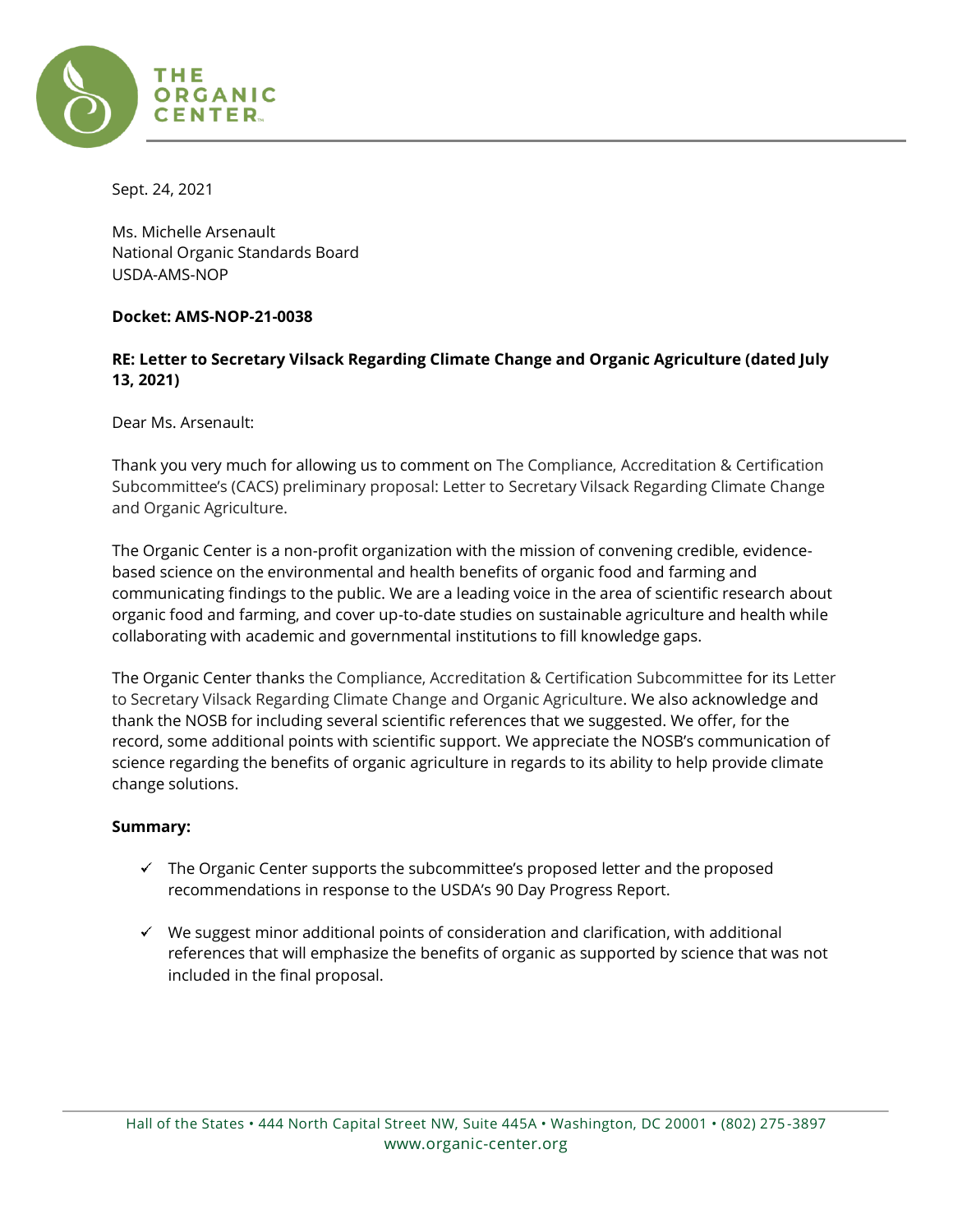

## **We offer the following more detailed comments:**

### Organic's ability to reduce greenhouse gases

The statement presented in Paragraph 4: "Organic farming systems emit lower levels of GHG. Organic agriculture does not rely on synthetic inputs…" could include the additional point that *because* they do not rely on these synthetic inputs greenhouse gas emissions are reduced in two ways: 1) synthetic inputs like pesticides and especially ammonia nitrate fertilizer emit GHGs in their production, *and* 2) synthetic inputs require a lot of energy to manufacture and transport. Studies show that because organic farmers do not use synthetic fertilizer, they emit fewer greenhouse gases and require less energy overall than conventional farming (Seufert and [Ramankutty 2017,](https://advances.sciencemag.org/content/3/3/e1602638) Camargo *et al*[. 2013,](https://academic.oup.com/bioscience/article/63/4/263/253267?login=true) [Pelletier](https://pubmed.ncbi.nlm.nih.gov/18574623/) *et al*. 2008, and [Wood](https://www.sciencedirect.com/science/article/abs/pii/S0308521X05001939) *et al*. 2006).

Another additional point that could be presented in Paragraph 4 to support the statement that "…others find that an overall reduction in GHG emissions, due to the widespread adoption of organic farming systems, is possible…" is that organic emits fewer GHGs on a per acre basis, particularly when crop rotations are diversified and lengthened [\(Hoffman](https://www.researchgate.net/publication/324867806_Energy_use_and_greenhouse_gas_emissions_in_organic_and_conventional_grain_crop_production_Accounting_for_nutrient_inflows) *et al.* 2018), and organic farming can result in a reduction of N<sub>2</sub>O emissions up to a 40.2% per hectare [\(Skinner](https://www.nature.com/articles/s41598-018-38207-w) et al. 2019). And see [Meier](https://www.sciencedirect.com/science/article/pii/S0301479714004964) *et al.* (2015) and [van der Werf](https://www.nature.com/articles/s41893-020-0489-6) *et al.* (2020) who challenge the traditional Life Cycle Assessment models that compare global warming potential of organic and conventional farming and argue that GWP and costs of organic are often inaccurately overestimated.

# Organic's ability to sequester carbon

In paragraph 5, we encourage a stronger emphasis on the statement "…organic farms start from the vantage of having higher soil organic carbon, **suggesting that there is potential for these farms to contribute to climate change mitigation**," as there is a lot of science that consistently shows organic farms have more soil carbon than conventional [\(Tully and McAskill 2019,](https://link.springer.com/article/10.1007/s13165-019-00275-1) see [this report](https://www.organic-center.org/sites/default/files/Soil/the_organic_center_carbon_sequestration.pdf) by The Organic Center that includes many statistics and references), and that the type of carbon found in soil under organic management is more stable and locked into the ground for longer periods of time [\(Ghabbour](https://www.sciencedirect.com/science/article/pii/S0065211317300676?via%3Dihub) *et al*. 2017). Recent work even pinpoints which organic practices are better at building carbon in the soil [\(Crystal-Ornelas](https://www.sciencedirect.com/science/article/abs/pii/S0167880921000608) *et al*. 2021).

# **The following are additional references not listed in the climate letter's bibliography:**

- Camargo *et al*. 2013**.** Energy Use and Greenhouse Gas Emissions from Crop Production Using the Farm Energy Analysis Tool. *BioScience*, 63(4):263-273.
- Crystal-Ornelas *et al*. 2021. Soil organic carbon is affected by organic amendments, conservation tillage, and cover cropping in organic farming systems: A meta-analysis. *Agriculture, Ecosystems & Environment*, 312<https://doi.org/10.1016/j.agee.2021.107356>
- Ghabbour *et al*. 2017. Chapter One National Comparison of the Total and Sequestered Organic Matter Contents of Conventional and Organic Farm Soils. *Advances in Agronomy*, 146:1-35. Hoffman *et al.* 2018. Energy use and greenhouse gas emissions in organic and conventional grain

crop production: Accounting for nutrient inflows. *Agricultural Systems*, 162:89-96